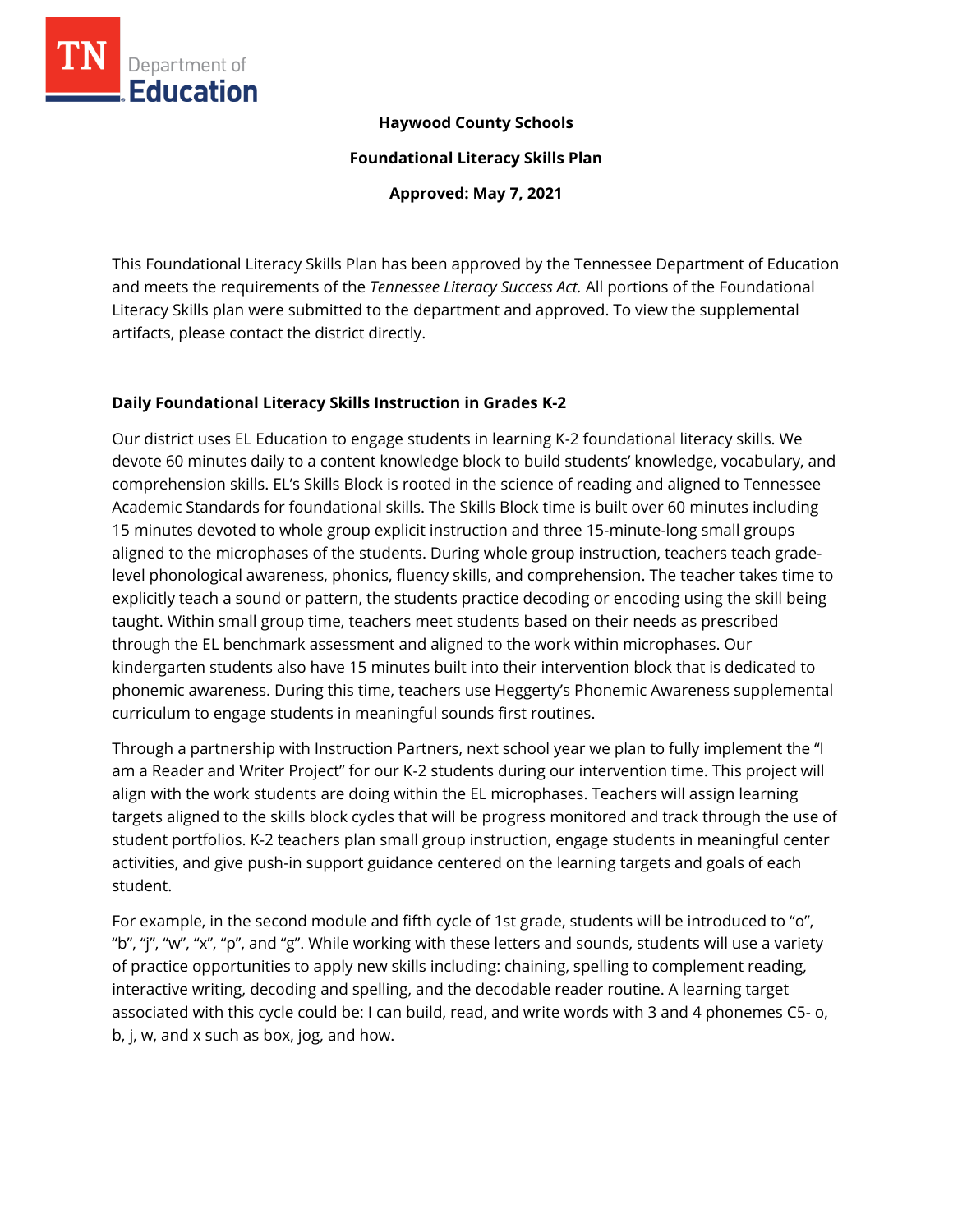Department of **Education** 

#### **Daily Foundational Literacy Skills Instruction in Grades 3-5**

Haywood County Schools has an integrated literacy block for grades 3-5. We are currently in the third year of implementation of LearnZillion Guidebooks. The adopted curriculum is grounded in reading science, Tennessee ELA standards, approved by the State Textbook and Instructional Materials Quality Commission, and ranks among highly effective curricula on Ed Reports. During the ELA block, students receive 90 minutes of daily instruction that meets the evidence-based approach to applying foundational skills. The daily instruction builds knowledge to improve the students' ability to comprehend complex text and apply the knowledge gained as they listen, read, think, speak, and write. LearnZillion Guidebooks also creates opportunities for students to exercise vocabulary, morphology, language, writing, and fluency skills. The skills addressed, are not taught in isolation, but strategically embedded within each lesson to solidify the connection.

For example, third-grade students in Haywood County have recently began a module of study titled, Because of Winn Dixie, in which students build connections through multiple texts centered around unlikely friendships. The unit engages students in complex text through student-to-student conversations, character analysis, summarizing, connecting key ideas, vocabulary study, word structures, grammar, scaffolding questions, text evidenced responses, and writing.

To satisfy RTI2 requirements, our most "at-risk" students participate in 45 minutes of intervention daily to strengthen foundational literacy skills such as: phonological awareness, phonics, fluency, vocabulary, and comprehension.

### **Approved Instructional Materials for Grades K-2**

LearnZillion - K-5 Expeditionary Learning

#### **Approved Instructional Materials for Grades 3-5**

LearnZillion - 3-5 Guidebooks

# **Universal Reading Screener for Grades K-5. This screener complies with RTI<sup>2</sup>and Say Dyslexia requirements.**

AimWeb+

#### **Intervention Structure and Supports**

In the fall, students are identified as having a significant reading deficiency or are "at-risk" though the use of a universal screener (AIMSWEB +). This screener meets the requirements of TN Code §49- 1-229 and is on the recommended list in Tennessee's RTI2 framework manual. Students who have scored between the 0-25 percentile demonstrate a need for the support of a research-based systematic intervention program. These students are classified as Tier II or Tier III and are provided the specific support needed as identified by a diagnostic assessment which determines specific deficits in order to best assign students to a small group with an intervention that will narrow skill gaps. Students receive daily, small-group intervention for at least 45 minutes in their area of greatest deficit. Each school's master schedule includes an intervention block that is time reserved for addressing specific skill deficits. (Sample schedules are attached.)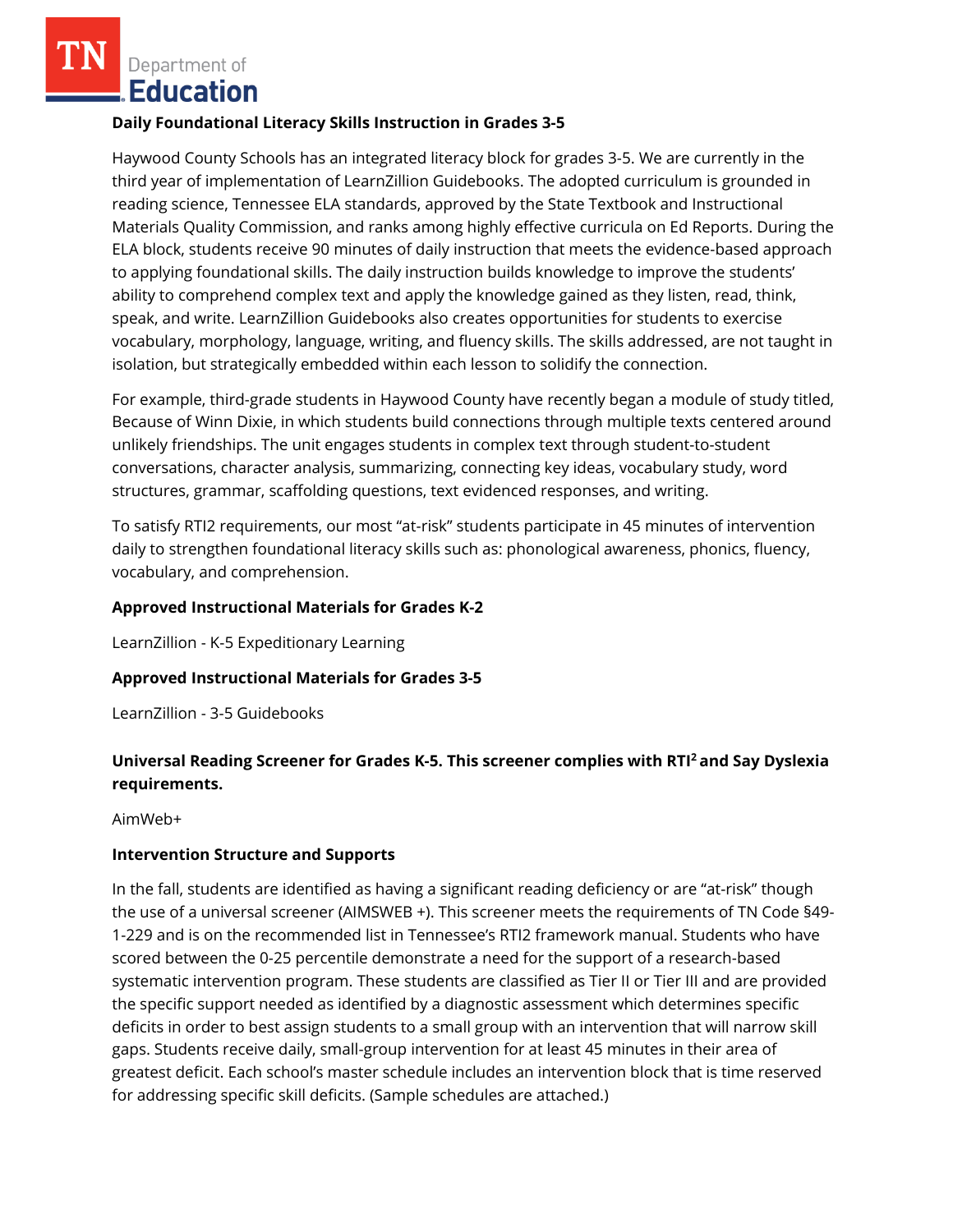Department of **Education** 

Research-based options for reading intervention support students who are "at-risk" and/or who have been identified with a significant reading deficiency. Our adopted ELA curriculum contains an assessment and remediation guide (designed with the help of Instruction Partners) which allows teachers to provide students explicit instruction in small groups based upon their identified needs. If that intervention proves through progress monitoring not to be effective, a more comprehensive, strategic interventions become an option. Students are also screened using additional survey level assessments to determine if they have characteristics of dyslexia. Students who demonstrate those characteristics receive intensive intervention as outlined in the SAY Dyslexia Law using programs that meet the law's requirements. These interventions include: Sound Sensible, Spire, or SRA Corrective Reading. All interventions are based on the Orton-Gillingham approach of systematic, explicit, sequential, phonics-based instruction and are considered strong support for those students. Our most intensive Tier III students are supported through the use of Wilson Reading. Parents receive notification if their child is identified as having the characteristics of dyslexia and receive regular updates on their child's progress following each data review.

Data teams meet every 4 ½ weeks to determine if a change in the intervention or the person providing the intervention is warranted. The data team also looks as other variables (attendance, engagement, etc.) as part of the decision-making process before a change is made to the programming or provider.

## **Parent Notification Plan/Home Literacy Reports**

Haywood County Schools notifies parents in grades K-5 if their child is "at-risk" for or has a significant reading deficiency (as evidenced by students scoring in the 0-25th percentile immediately after the district's schools administer the fall universal screening benchmark. Student results are communicated to parents in simple terms. That provides a clear explanation of student skill gaps and the depth and extent of student needs. The parents are told what intervention their student will receive and the amount of time each student will receive daily. The letter includes the importance of being able to read on grade level by the end of 3rd grade.

The district defines how students are assessed and what a significant reading deficiency means. Parents are notified of their child's progress following the 4 ½ week data team meeting with a copy of the student's data. This report is accompanied by a letter that informs parents of the data team results. Students may move to a higher or lower level of intervention or receive a new interventionist.

Additionally, the ELA curriculum contains parent letters in the younger grades that outline the foundational skills and knowledge domains for the coming week that will inform and equip parents to work with the child. Families can better understand how to support their student(s) through questions about their texts and through an awareness of what foundational skills their child(ren) are learning. Every 4 ½ weeks parents receive their child's data and opportunities to support their child's reading with no cost activities. Haywood County also subscribes to iReady diagnostic assessments and learning paths, and parents are encouraged to use this with their student.